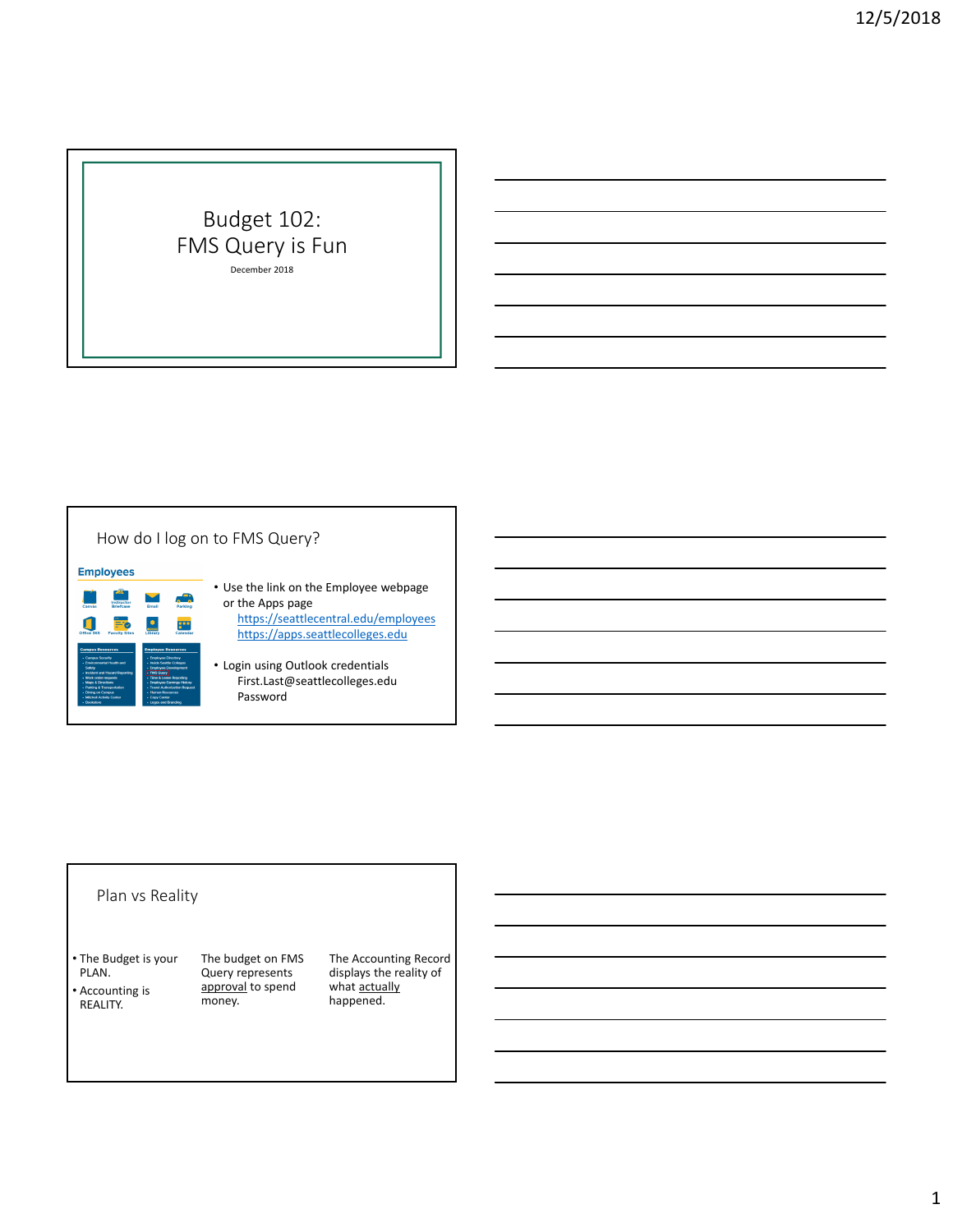### Two Types of Fiscal Reports

#### **Budget Status Report**

Summary reports that combines budget plan with summarized data from accounting.

#### **Accounting Report**

Detail revenue and expenditure reports that show individual transactions at the detail level.

|             |              |                                       | Pre-Pop Quiz!                   | <b>Budget Report</b>          |           |              |                                 |                       |                |                |                          |  |
|-------------|--------------|---------------------------------------|---------------------------------|-------------------------------|-----------|--------------|---------------------------------|-----------------------|----------------|----------------|--------------------------|--|
| <b>APPR</b> | PRG-<br>ORG  | SOBJ SRC<br><b>SSOB</b><br><b>REV</b> | <b>DESCRIPTION</b>              | PERM BDGT TEMP BDGT FISCAL YR |           | <b>BDGT</b>  | <b>EXP/REV</b><br><b>AMOUNT</b> | <b>ENCLIMB</b><br>AMT | <b>BALANCE</b> |                |                          |  |
| 148         | 0122739      | 0420                                  | CHARGES FOR SERVICES            | 0.00                          | 0.00      | 0.00         | $-1.900.00$                     | 0.00                  | 1.900.00       | 1.             | What is the name of      |  |
|             |              | 0999                                  | OPENING ENTRIES                 | 0.00                          | 12.110.00 | 12.110.00    | $-83.156.52$                    | 0.00                  | 95.266.52      |                | the budget?              |  |
|             |              | 0402                                  | INCOME EROM PROPERTY            | 0.00                          | 0.00      | 0.00         | 0.00                            | 0.00                  | 0.00           |                |                          |  |
|             |              | 0430                                  | DEDICATED STNDT FEES            | $-70.389.00$                  | 0.00      | $-70.389.00$ | 0.00                            | 0.00                  | $-70.389.00$   |                |                          |  |
|             |              | 0430                                  | <b>DEDICATED STNDT FEES</b>     | 0.00                          | 0.00      | 0.00         | $-10.250.00$                    | 0.00                  | 10.250.00      | 2.             | Is this a state account? |  |
|             |              | 0430                                  | <b>DEDICATED STNDT FEES</b>     | 0.00                          | 0.00      | 0.00         | $-7.854.00$                     | 0.00                  | 7.854.00       |                | How do you know?         |  |
|             |              | 0430                                  | <b>DEDICATED STNDT FEES</b>     | 0.00                          | 0.00      | 0.00         | $-1.829.20$                     | 0.00                  | 1.829.20       |                |                          |  |
|             |              | 0430                                  | <b>DEDICATED STNDT FEES</b>     | 0.00                          | 0.00      | 0.00         | $-2.750.00$                     | 0.00                  | 2.750.00       |                |                          |  |
|             |              |                                       | Object: Total:                  | $-70.389.00$                  | 12,110.00 | $-58,279.00$ | $-107.739.72$                   | 0.00                  | 49,460.72      | 3.             | What is the org index?   |  |
| 148         | 0122739 AD01 |                                       | <b>HOURLY</b>                   | 4.500.00                      | 0.00      | 4.500.00     | 0.00                            | 0.00                  | 4.500.00       |                |                          |  |
|             |              | AD03                                  |                                 | 0.00                          | 0.00      | 0.00         | 0.00                            | 0.00                  | 0.00           | $\overline{a}$ | How much has been        |  |
|             |              |                                       | Object: A Total:                | 4.500.00                      | 0.00      | 4.500.00     | 0.00                            | 0.00                  | 4.500.00       |                | budgeted in salaries?    |  |
| 148         | 0122739      | <b>BA</b>                             | OASI                            | 1,440.00                      | 0.00      | 1,440.00     | 0.00                            | 0.00                  | 1,440.00       |                |                          |  |
|             |              | <b>BB</b>                             | <b>RETIREMENT &amp; PENSION</b> | 0.00                          | 0.00      | 0.00         | 0.00                            | 0.00                  | 0.00           |                |                          |  |
|             |              | BC                                    | MED AID & IND INS               | 0.00                          | 0.00      | 0.00         | 0.00                            | 0.00                  | 0.00           | 5.             | How much has been        |  |
|             |              | <b>RF</b>                             | UNEMPLOYMENT COMP               | 0.00                          | 0.00      | 0.00         | 0.00                            | 0.00                  | 0.00           |                | spent in benefits?       |  |
|             |              |                                       | <b>Object: B Total:</b>         | 1,440.00                      | 0.00      | 1,440.00     | 0.00                            | 0.00                  | 1,440.00       |                |                          |  |
| 148         | 0122739 C    |                                       |                                 | 0.00                          | 0.00      | 0.00         | 0.00                            | 0.00                  | 0.00           |                |                          |  |
|             |              |                                       | Object: C Total:                | 0.00                          | 0.00      | 0.00         | 0.00                            | 0.00                  | 0.00           | б.             | What is the sub-object   |  |
| 148         | 0122739 F    |                                       |                                 | 50.830.00                     | 0.00      | 50.830.00    | 0.00                            | 0.00                  | 50,830.00      |                | in the "HOURLY" line?    |  |
|             |              | EA                                    | <b>SUPPLIES &amp; MATERIALS</b> | 0.00                          | 0.00      | 0.00         | 12.647.48                       | 9.747.40              | $-22.394.88$   |                |                          |  |
|             |              |                                       | <b>Object: ETotal:</b>          | 50.830.00                     | 0.00      | 50,830.00    | 12.647.48                       | 9.747.40              | 28.435.12      |                |                          |  |
| 148         | 0122739 G    |                                       |                                 | 0.00                          | 0.00      | 0.00         | 0.00                            | 0.00                  | 0.00           | 7 <sup>1</sup> | Where is the             |  |
|             |              |                                       | <b>Object: G Total:</b>         | 0.00                          | 0.00      | 0.00         | 0.00                            | 0.00                  | 0.00           |                | encumbrance column       |  |
|             |              |                                       | PRG ORG: LAB FEE ACCOUNT Total: | $-13.619.00$                  | 12,110.00 | $-1.509.00$  | $-95.092.24$                    | 9.747.40              | 83.835.84      |                | and what does it do?     |  |
|             |              |                                       | <b>FYR (1819) Total:</b>        | $-13.619.00$                  | 12.110.00 | $-1.509.00$  | $-95.092.24$                    | 9.747.40              | 83,835.84      |                |                          |  |
|             |              |                                       | <b>Grand Total:</b>             | $-13.619.00$                  | 12,110.00 | $-1.509.00$  | $-95.092.24$                    | 9.747.40              | 83.835.84      |                |                          |  |

| <u> 1989 - Johann Stoff, amerikansk politiker (d. 1989)</u>                                                                                                                                                                   |  |
|-------------------------------------------------------------------------------------------------------------------------------------------------------------------------------------------------------------------------------|--|
|                                                                                                                                                                                                                               |  |
| <u> 1989 - Johann Stoff, amerikansk politiker (d. 1989)</u>                                                                                                                                                                   |  |
| <u> 1989 - Johann Stoff, deutscher Stoff, der Stoff, der Stoff, der Stoff, der Stoff, der Stoff, der Stoff, der S</u>                                                                                                         |  |
|                                                                                                                                                                                                                               |  |
|                                                                                                                                                                                                                               |  |
| <u> 1989 - Johann Stoff, amerikansk politiker (* 1908)</u>                                                                                                                                                                    |  |
|                                                                                                                                                                                                                               |  |
|                                                                                                                                                                                                                               |  |
| the control of the control of the control of the control of the control of the control of the control of the control of the control of the control of the control of the control of the control of the control of the control |  |

| <b>APPR</b>                                                                                                                                                             | PRG-<br><b>ORG</b> | SORI<br><b>SSOB</b><br>J | ORDER NO YRQ FMO |        |                | PAYEE                                | <b>RATCH</b><br>DATE | DOC/CHK NO TRNS                         | CODE                | <b>ENC/LIC</b><br>AMT | <b>AMOUNT</b> |  |
|-------------------------------------------------------------------------------------------------------------------------------------------------------------------------|--------------------|--------------------------|------------------|--------|----------------|--------------------------------------|----------------------|-----------------------------------------|---------------------|-----------------------|---------------|--|
| 101                                                                                                                                                                     | 0112G03 FA         |                          | 49180904         |        | $\overline{2}$ | FREDRY OR CARFERTRACK                | 8/27/2018            | 2282 2283                               | 503                 | 0.00                  | 98.00         |  |
| 101                                                                                                                                                                     | 0112G03 EA         |                          | 49180904         |        | $\overline{a}$ | AMZN MKTP US AMZN COM/RIL            | 8/27/2018            | 2282 2283                               | 503                 | 0.00                  | 20.17         |  |
| 101                                                                                                                                                                     | 0112G03 EA         |                          | 49180904         |        | $\overline{2}$ | SWEETWATER SOUND                     | 8/27/2018            | 2282 2283                               | 503                 | 0.00                  | 880.79        |  |
| 101                                                                                                                                                                     | 0112G03 FA         |                          | 49180904         |        | $\overline{a}$ | SWEETWATER SOLIND                    | 8/27/2018            | 2282 2283                               | 503                 | 0.00                  | 935.66        |  |
| 101                                                                                                                                                                     | 0112G03 EA         |                          |                  | B891 2 |                | <b>ULS.REMB ART SUPPLIES.PRINTIN</b> | 8/28/2018            | CRO 4776                                | 056                 | 0.00                  | $-2.430.06$   |  |
|                                                                                                                                                                         |                    |                          |                  |        |                |                                      |                      | <b>Sub Object: EA Total:</b>            |                     | 0.00                  | $-495.44$     |  |
| 101                                                                                                                                                                     | 0112G03 EF         |                          | 4482552B11       |        | $\overline{2}$ | COPY CENTER CHRG JULY 2018           | 8/3/2018             | CCCYN754                                | 503                 | 0.00                  | 1.033.31      |  |
|                                                                                                                                                                         |                    |                          |                  |        |                |                                      |                      | Sub Obiect: EF Total:                   |                     | 0.00                  | 1.033.31      |  |
| 101                                                                                                                                                                     | 0112G03 EY         |                          | 510622           |        | $\overline{2}$ | <b>PLAY GROUND SESSIONS</b>          | 8/20/2018            |                                         | 600                 | 2.752.50              | 0.00          |  |
| 101                                                                                                                                                                     | 0112G03 EY         |                          | 510622           |        | $\overline{a}$ | <b>PLAY GROUND SESSIONS</b>          | 8/21/2018            | 1332006                                 | 503                 | 0.00                  | 2.752.50      |  |
| 101                                                                                                                                                                     | 0112G03 EY         |                          | 510622           |        | $\overline{z}$ | <b>PLAY GROUND SESSIONS</b>          | 8/21/2018            | 1332006                                 | 602                 | $-2.752.50$           | 0.00          |  |
|                                                                                                                                                                         |                    |                          |                  |        |                |                                      |                      | Sub Object: EY Total:                   |                     | 0.00                  | 2.752.50      |  |
|                                                                                                                                                                         |                    |                          |                  |        |                |                                      |                      | Object: ETotal:                         |                     | 0.00                  | 3.290.37      |  |
|                                                                                                                                                                         |                    |                          |                  |        |                |                                      |                      | PRG ORG: SEATTLE CENTRAL COLLEGE Total: |                     | 0.00                  | 3.290.37      |  |
|                                                                                                                                                                         |                    |                          |                  |        |                |                                      |                      | <b>FYR(1819) Total:</b>                 |                     | 0.00                  | 3.290.37      |  |
|                                                                                                                                                                         |                    |                          |                  |        |                |                                      |                      |                                         | <b>Grand Total:</b> | 0.00                  | 3.290.37      |  |
| 1. Is this an expense report or a revenue report?<br>2. Where can you find the fiscal month and which month is it?-<br>3. All of these transactions are coded as object |                    |                          |                  |        |                |                                      |                      |                                         |                     |                       |               |  |

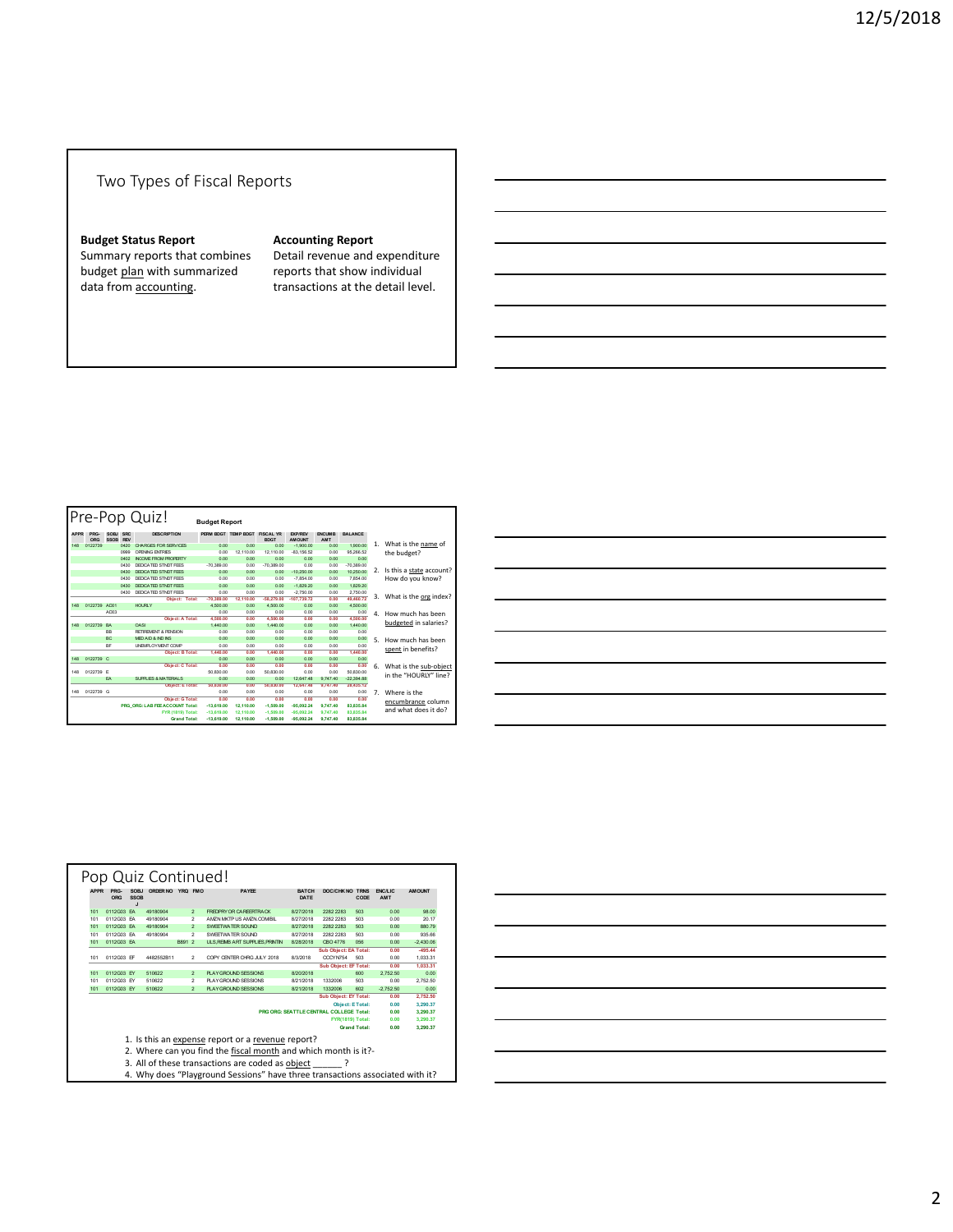|                       | <b>Budget Report</b> |                                                              |                                                                                                                                                                    |
|-----------------------|----------------------|--------------------------------------------------------------|--------------------------------------------------------------------------------------------------------------------------------------------------------------------|
| <b>CONNUNITY</b>      |                      | <b>FMS Query Tool</b>                                        |                                                                                                                                                                    |
| User Menu             |                      | <b>Budget Report Parameters Form</b>                         | <b>Toshurtion</b>                                                                                                                                                  |
| <b>FMS Ouery Home</b> | (")required field    |                                                              | Type in your choices or click on the down arrows and make your selections.                                                                                         |
| <b>Budget Report</b>  | Appr                 | 101                                                          | Use * as single character wildcard.<br>OR use % as multi character wildcard.                                                                                       |
| Revenue Report        |                      |                                                              | ecample:                                                                                                                                                           |
| <b>Expense Report</b> | <b>PRG</b>           | $ 012\rangle$                                                | Enter '14%' in the appr textbox will retrieve all data start with '14"<br>Enter '1°5' in the appr textbox will retrieve all data start with 1 and end with 5       |
| <b>Payroll Report</b> | <b>ORG</b>           | 5J20                                                         | Enter Multiple value '148, 149, 104' in the appr textbox will retrive all data for<br>those appr code. You can only enter either wildcard or multi value. Not both |
| Payroll by SID        | SOB1-SSOB1           |                                                              |                                                                                                                                                                    |
| <b>Summary Report</b> |                      | OR                                                           | To view your results, choose from View Report or View Raw Data. The report<br>view includes subtotals for various groups of records. The raw data view             |
| Pre 5 Year Sum        | <b>SRC REV</b>       |                                                              | shows the same records but without subtotals.                                                                                                                      |
| <b>Budget Planner</b> |                      | $1819 \vee$ be                                               | * You must select or enter one choice.                                                                                                                             |
| Pra Ora Search        | <b>EYR</b>           | Select FYR from dropdownlist or Enter multiple FYRs separate | * Appr - Autosuppest start after first character enter.<br>* Pro - Autosuppest start after first character enter.                                                  |
| My saved Reports      |                      | by comma.                                                    | * Org - Autosuggest start after second character enter.<br>To select autosuggest item, use mouse click on the item or highlight the item                           |
| Admin Menu D          |                      | View Report View Raw Data Save Parameter                     | and press "ENTER" kev.                                                                                                                                             |
|                       |                      |                                                              |                                                                                                                                                                    |

| <u> 1989 - Andrea Santa Andrea Andrea Andrea Andrea Andrea Andrea Andrea Andrea Andrea Andrea Andrea Andrea Andr</u>   |  |  |
|------------------------------------------------------------------------------------------------------------------------|--|--|
| <u> 1989 - Johann Stoff, deutscher Stoff, der Stoff, der Stoff, der Stoff, der Stoff, der Stoff, der Stoff, der S</u>  |  |  |
| <u> 1989 - Johann Barn, mars ann an t-Amhainn an t-Amhainn an t-Amhainn an t-Amhainn an t-Amhainn an t-Amhainn an</u>  |  |  |
| <u> 1989 - Johann Barn, mars and de Branch Barn, mars and de Branch Barn, mars and de Branch Barn, mars and de Br</u>  |  |  |
| <u> 1989 - Johann Barn, mars ann an t-Amhainn an t-Amhainn an t-Amhainn an t-Amhainn an t-Amhainn an t-Amhainn an</u>  |  |  |
| <u> 1989 - Johann Barn, mars ann an t-Amhainn an t-Amhainn an t-Amhainn an t-Amhainn an t-Amhainn an t-Amhainn an </u> |  |  |
| <u> 1989 - Johann Stoff, amerikansk politiker (d. 1989)</u>                                                            |  |  |
|                                                                                                                        |  |  |

 $\overline{a}$ 

|     | Budget Report – State Appropriation<br><b>Budget Report</b>                                                                                                                                                                                                         |                  |  |                           |           |  |      |  |           |           |      |  |              |  |  |
|-----|---------------------------------------------------------------------------------------------------------------------------------------------------------------------------------------------------------------------------------------------------------------------|------------------|--|---------------------------|-----------|--|------|--|-----------|-----------|------|--|--------------|--|--|
|     | <b>APPR</b><br>PRG-<br>SOBJ SRC<br><b>DESCRIPTION</b><br><b>SSOB</b><br>ORG<br><b>EXP/REV</b><br><b>ENCLIMB</b><br><b>FISCAL YR</b><br><b>BALANCE</b><br><b>PFRM BDGT</b><br><b>TEMP BDGT</b><br>÷<br>$=$<br>٠<br><b>REV</b><br><b>AMOUNT</b><br>AMT<br><b>BDGT</b> |                  |  |                           |           |  |      |  |           |           |      |  |              |  |  |
| 101 | 0125J20 AD01                                                                                                                                                                                                                                                        |                  |  | HOLELY                    | 6,500.00  |  | 0.00 |  | 6,500.00  | 0.00      | 0.00 |  | 6.500.00     |  |  |
|     |                                                                                                                                                                                                                                                                     | AD02             |  | ÷.                        | 0.00      |  | 0.00 |  | 0.00      | 1.592.55  | 0.00 |  | $-1.592.55$  |  |  |
|     |                                                                                                                                                                                                                                                                     | AF01             |  | <b>STIPENDS</b>           | 10.000.00 |  | 0.00 |  | 10,000.00 | 0.00      | 0.00 |  | 10,000.00    |  |  |
|     |                                                                                                                                                                                                                                                                     | AG02             |  |                           | 0.00      |  | 0.00 |  | 0.00      | 0.00      | 0.00 |  | 0.00         |  |  |
|     |                                                                                                                                                                                                                                                                     | AH <sub>1</sub>  |  | PT FACLI TY               | 0.00      |  | 0.00 |  | 0.00      | 10.980.15 | 0.00 |  | $-10.980.15$ |  |  |
|     |                                                                                                                                                                                                                                                                     | AH12             |  | PT FACULTY - FALL         | 0.00      |  | 0.00 |  | 0.00      | 0.00      | 0.00 |  | 0.00         |  |  |
|     |                                                                                                                                                                                                                                                                     | AH03             |  | PT FACLI TY - WINTER      | 0.00      |  | 0.00 |  | 0.00      | 0.00      | 0.00 |  | 0.00         |  |  |
|     |                                                                                                                                                                                                                                                                     | AH <sub>04</sub> |  | PT FACULTY - SPRING       | 0.00      |  | 0.00 |  | 0.00      | 0.00      | 0.00 |  | 0.00         |  |  |
|     |                                                                                                                                                                                                                                                                     |                  |  | <b>Object: A Total</b>    | 16,500.00 |  | 0.00 |  | 16,500.00 | 12,572.70 | 0.00 |  | 3.927.30     |  |  |
| 501 | 0125.120                                                                                                                                                                                                                                                            | <b>RA</b>        |  | <b>OASI</b>               | 2.313.00  |  | 0.00 |  | 2.313.00  | 96179     | 0.00 |  | 1.351.21     |  |  |
|     |                                                                                                                                                                                                                                                                     | <b>RR</b>        |  | RETREMENT & PENSION       | 0.00      |  | 0.00 |  | 0.00      | 920.88    | 0.00 |  | $-920.88$    |  |  |
|     |                                                                                                                                                                                                                                                                     | RC.              |  | <b>MEDADS NDINS</b>       | 0.00      |  | 0.00 |  | 0.00      | 97.98     | 0.00 |  | $-97.98$     |  |  |
|     |                                                                                                                                                                                                                                                                     | R <sub>D</sub>   |  | HEALTH LEE & DISAR        | 0.00      |  | 0.00 |  | 0.00      | 3,480.80  | 0.00 |  | $-3.480.80$  |  |  |
|     |                                                                                                                                                                                                                                                                     |                  |  | <b>Object: B Total:</b>   | 2.313.00  |  | 0.00 |  | 2.313.00  | 5,461.45  | 0.00 |  | $-3.148.45$  |  |  |
|     |                                                                                                                                                                                                                                                                     |                  |  | PRG ORG: PHLEBOTOMY Total | 18,813.00 |  | 0.00 |  | 18,813.00 | 18.034.15 | 0.00 |  | 778.85       |  |  |
|     |                                                                                                                                                                                                                                                                     |                  |  | <b>FYR (1819) Total:</b>  | 18,813.00 |  | 0.00 |  | 18,813.00 | 18.034.15 | 0.00 |  | 778.85       |  |  |
|     |                                                                                                                                                                                                                                                                     |                  |  | <b>Grand Total:</b>       | 18,813.00 |  | 0.00 |  | 18,813.00 | 18.034.15 | 0.00 |  | 778.85       |  |  |

|  |  | <u> 1989 - Johann Stoff, amerikansk politiker (d. 1989)</u>                                                      |  |               |  |
|--|--|------------------------------------------------------------------------------------------------------------------|--|---------------|--|
|  |  |                                                                                                                  |  |               |  |
|  |  |                                                                                                                  |  | $\sim$ $\sim$ |  |
|  |  |                                                                                                                  |  |               |  |
|  |  | and the control of the control of the control of the control of the control of the control of the control of the |  |               |  |
|  |  |                                                                                                                  |  |               |  |

|  | Budget Report - Non-Operating Account                                                                                                                                                                                                               |                          |                                   |      |                                 |              |          |          |              |           |              |  |  |  |  |
|--|-----------------------------------------------------------------------------------------------------------------------------------------------------------------------------------------------------------------------------------------------------|--------------------------|-----------------------------------|------|---------------------------------|--------------|----------|----------|--------------|-----------|--------------|--|--|--|--|
|  | <b>Budget Report</b>                                                                                                                                                                                                                                |                          |                                   |      |                                 |              |          |          |              |           |              |  |  |  |  |
|  | SOBJ SRC<br><b>FXP/RFV</b><br><b>ENCUMB</b><br>APP<br>PRG-<br><b>DESCRIPTION</b><br><b>TEMP</b><br><b>FISCAL</b><br><b>PERM</b><br>ORG<br><b>SSOB</b><br>$\mathbf R$<br><b>REV</b><br><b>BDGT</b><br><b>BDGT</b><br>YR BDGT<br><b>AMOUNT</b><br>AMT |                          |                                   |      |                                 |              |          |          |              |           |              |  |  |  |  |
|  | 148                                                                                                                                                                                                                                                 | 0125103                  |                                   | 0999 | <b>OPENING ENTRIES</b>          | 0.00         | 0.00     | 0.00     | $-16.989.93$ | 0.00      | 16,989.93    |  |  |  |  |
|  |                                                                                                                                                                                                                                                     |                          |                                   | 0430 | DEDICATED STNDT FEES            | 0.00         | 0.00     | 0.00     | 0.00         | 0.00      | 0.00         |  |  |  |  |
|  |                                                                                                                                                                                                                                                     |                          |                                   | 0622 | <b>FUND TRANSFERS - OUT</b>     | 0.00         | 0.00     | 0.00     | 0.00         | 0.00      | 0.00         |  |  |  |  |
|  |                                                                                                                                                                                                                                                     |                          |                                   | 0430 | DEDICATED STNDT FEES            | 0.00         | 0.00     | 0.00     | $-2.914.00$  | 0.00      | 2.914.00     |  |  |  |  |
|  |                                                                                                                                                                                                                                                     |                          |                                   | 0430 | DEDICATED STNDT FEES            | 0.00         | 0.00     | 0.00     | $-8.928.00$  | 0.00      | 8.928.00     |  |  |  |  |
|  |                                                                                                                                                                                                                                                     |                          |                                   |      | Object: Total:                  | 0.00         | 0.00     | 0.00     | $-28.831.93$ | 0.00      | 28.831.93    |  |  |  |  |
|  | 0125103 E<br>148                                                                                                                                                                                                                                    |                          |                                   |      | 0.00                            | 0.00         | 0.00     | 0.00     | 0.00         | 0.00      |              |  |  |  |  |
|  |                                                                                                                                                                                                                                                     |                          | EA                                |      | SUPPLIES & MATERIALS            | 0.00         | 0.00     | 0.00     | 12.246.85    | 6.042.29  | $-18.289.14$ |  |  |  |  |
|  |                                                                                                                                                                                                                                                     |                          | <b>ES</b><br>VEHICLE MAINT&OPERAT |      | 0.00                            | 0.00         | 0.00     | 379.46   | 0.00         | $-379.46$ |              |  |  |  |  |
|  |                                                                                                                                                                                                                                                     |                          | EZ                                |      | <b>OTHER</b>                    | 0.00         | 0.00     | 0.00     | 540.26       | 0.00      | $-540.26$    |  |  |  |  |
|  |                                                                                                                                                                                                                                                     |                          |                                   |      | <b>Object: ETotal:</b>          | 0.00         | 0.00     | 0.00     | 13, 166, 57  | 6.042.29  | $-19.208.86$ |  |  |  |  |
|  | 148                                                                                                                                                                                                                                                 | 0125103 G                |                                   |      |                                 | 0.00         | 0.00     | 0.00     | 0.00         | 0.00      | 0.00         |  |  |  |  |
|  |                                                                                                                                                                                                                                                     |                          | <b>GA</b>                         |      | <b>IN-STATE SUB&amp;LODGING</b> | 0.00         | 0.00     | 0.00     | 163.90       | 0.00      | $-163.90$    |  |  |  |  |
|  |                                                                                                                                                                                                                                                     |                          | GD                                |      | OTHER TRANSPORTATION            | 0.00         | 0.00     | 0.00     | 624.00       | 0.00      | $-624.00$    |  |  |  |  |
|  |                                                                                                                                                                                                                                                     |                          |                                   |      | <b>Object: G Total:</b>         | 0.00         | 0.00     | 0.00     | 787.90       | 0.00      | $-787.90$    |  |  |  |  |
|  | 148                                                                                                                                                                                                                                                 | 0125103 J                |                                   |      |                                 | 0.00         | 0.00     | 0.00     | 0.00         | 0.00      | 0.00         |  |  |  |  |
|  |                                                                                                                                                                                                                                                     |                          |                                   |      | <b>Object: J Total:</b>         | 0.00         | 0.00     | 0.00     | 0.00         | 0.00      | 0.00         |  |  |  |  |
|  | 148                                                                                                                                                                                                                                                 | 0125103 N                |                                   |      |                                 | 0.00         | 0.00     | 0.00     | 0.00         | 0.00      | 0.00         |  |  |  |  |
|  |                                                                                                                                                                                                                                                     |                          | <b>NB</b>                         |      | DIRECT PYMDEROVIDER             | 0.00         | 0.00     | 0.00     | 415.00       | 2.585.00  | $-3.000.00$  |  |  |  |  |
|  |                                                                                                                                                                                                                                                     |                          | NZ                                |      | <b>GRANT, CLIENT SRVC</b>       | 0.00         | 0.00     | 0.00     | $-526.68$    | 0.00      | 526.68       |  |  |  |  |
|  |                                                                                                                                                                                                                                                     |                          |                                   |      | <b>Object: N Total:</b>         | 0.00         | 0.00     | 0.00     | $-111.68$    | 2.585.00  | $-2.473.32$  |  |  |  |  |
|  |                                                                                                                                                                                                                                                     |                          |                                   |      | PRG ORG: SEATTLE CENTRAL Total: | 0.00         | 0.00     | 0.00     | $-14.989.14$ | 8.627.29  | 6.361.85     |  |  |  |  |
|  |                                                                                                                                                                                                                                                     | <b>FYR (1819) Total:</b> | 0.00                              | 0.00 | 0.00                            | $-14.989.14$ | 8.627.29 | 6.361.85 |              |           |              |  |  |  |  |
|  |                                                                                                                                                                                                                                                     |                          |                                   |      | <b>Grand Total:</b>             | 0.00         | o oo     | 0.00     | $-14.989.14$ | 8.627.29  | 6.361.85     |  |  |  |  |

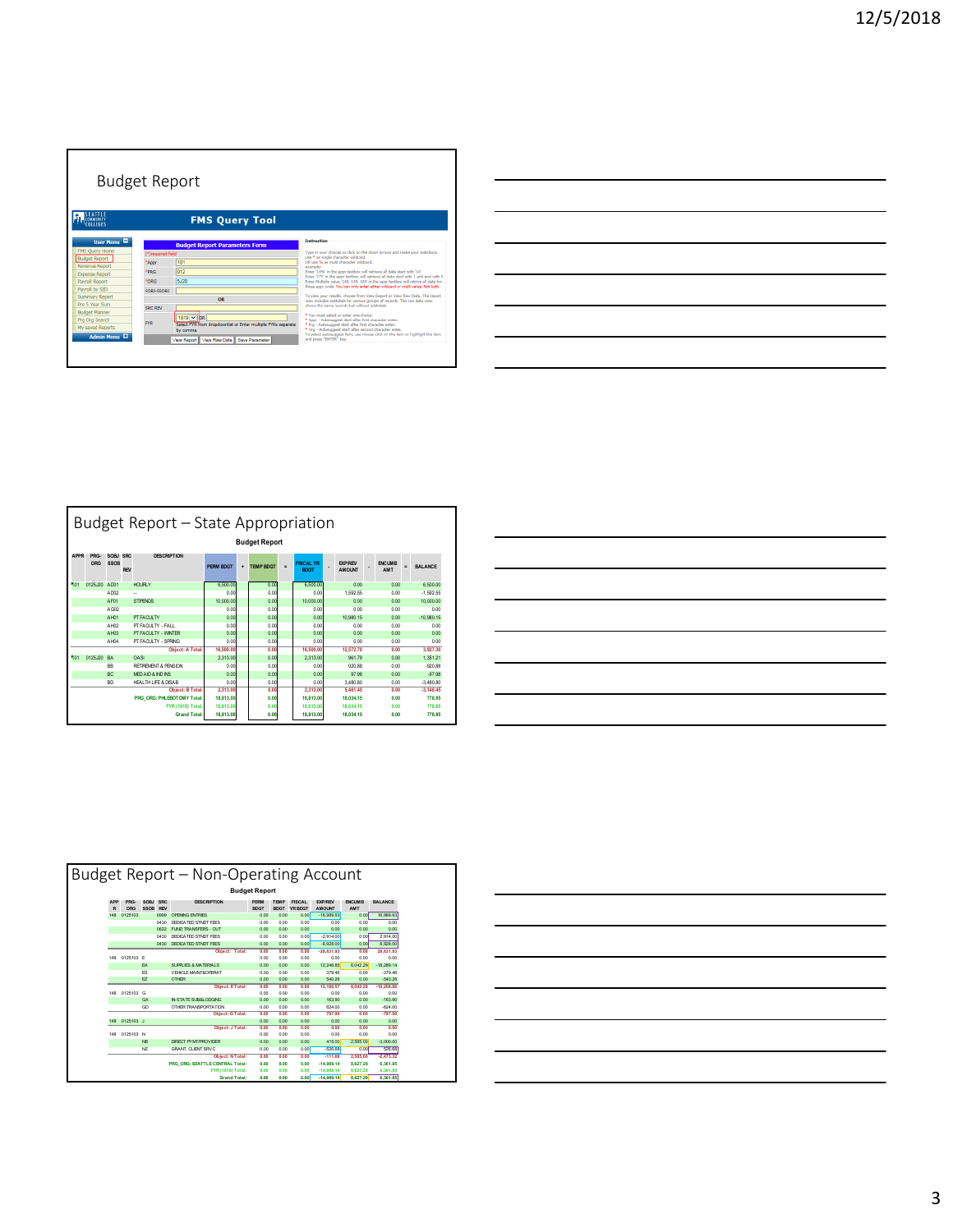### Why (-) and Why (+) ? This makes no sense.

This is an accounting thing and differentiates between debits and credits

- •Debits are recorded as positives • Increases in Expenses are recorded as Debits (+ value)
- Credits are recorded as negatives ◦Increases in Revenues are recorded as Credits (‐ value)







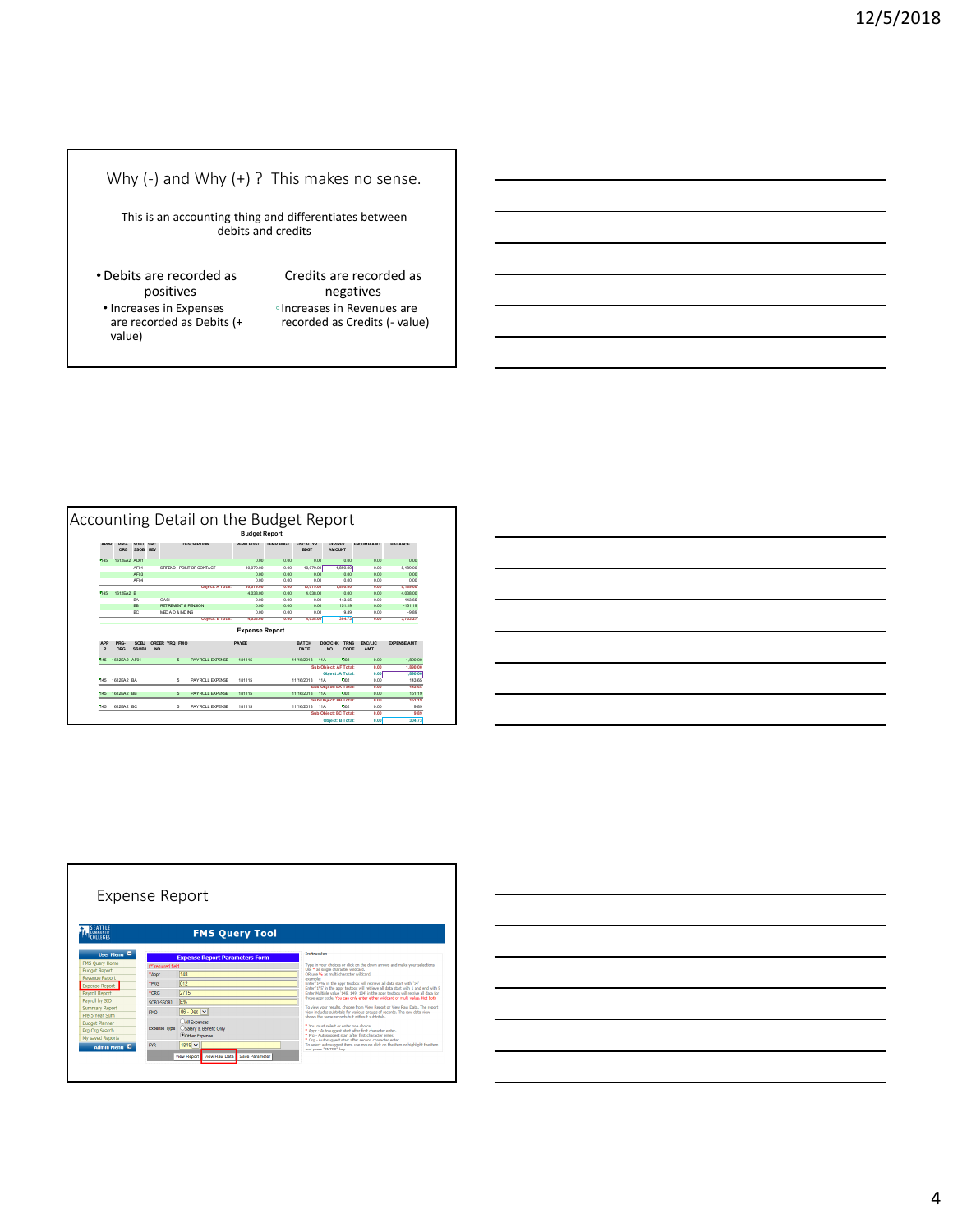|    |              |         | <b>View Raw Data</b>     |                       |            |             |           |                    |      |                               |                   |      |                                          |                                                      |                             |                       |                          |                |
|----|--------------|---------|--------------------------|-----------------------|------------|-------------|-----------|--------------------|------|-------------------------------|-------------------|------|------------------------------------------|------------------------------------------------------|-----------------------------|-----------------------|--------------------------|----------------|
|    | 日<br>$\cdot$ | 皿       | ۰<br>Ó                   | $\mathbf{m}$<br>$\pi$ | п          | 国<br>冊      | n         | 廿<br>$\rightarrow$ | n    | A.                            | $\infty$ di $\in$ |      |                                          | DataExports (Read-Only) (Compatibility Mode) - Excel |                             |                       |                          |                |
|    | Fie          | Home    | <b>Insert</b>            | Page Layout           |            | Formulas    | Data      | Review             | View |                               | Acrobat           | Team | Tell me what you want to do              |                                                      |                             |                       |                          |                |
| и  |              | $+$ $+$ | $\times$<br>$\checkmark$ | h                     |            |             |           |                    |      |                               |                   |      |                                          |                                                      |                             |                       |                          |                |
|    | A            | B       | c                        | n                     | F          | F           | G         | н                  |      | a.                            | к                 |      | м                                        | м                                                    | $\Omega$                    | P                     | $\Omega$                 | R              |
|    | <b>FYR</b>   |         | APPR IN PRG ORG          | PRG<br>IND            | ORG<br>IND | OR FCT SORI |           | SSOBJ TTLE         |      | <b>ORDER YRQ</b><br><b>NO</b> |                   |      | <b>EMO TRNS DESC</b>                     | <b>BTCH DATE</b>                                     | СНЕСК<br>NO                 | <b>TRNS</b><br>lcn    | <b>ENC</b><br><b>AMT</b> | EXP<br>AMT     |
|    | 1819         | 148     | 0122715                  | 012                   | 2715       | ĪĀ          | AK        | Tоз                |      |                               |                   |      | <b>1 PAYROLL EXPENSE</b><br>180715       | 7/19/2018                                            | 07A                         | Top?                  |                          | 0.00 898.00    |
|    | 1819         | 148     | 0122715                  | 012                   | 2715       | ×           | lаж       | îт                 |      |                               |                   |      | <b>1 PAYROLL EXPENSE</b><br>180731       | 8/6/2018                                             | n <sub>7</sub> <sub>R</sub> | m <sub>2</sub>        |                          | n onli assioni |
|    | 1819         | 148     | 0122715                  | 012                   | 2715       | A           | lмк       | ĨЮЗ                |      |                               |                   |      | 2 PAYROLL EXPENSE<br>180815              | 8/20/2018                                            | ORA                         | 002                   |                          | $0.00$ 898.00  |
| s  | 1819         | 148     | 0122715                  | 012                   | 2716       | lA.         | <b>AK</b> | m                  |      |                               |                   |      | 2 PAYROLL EXPENSE<br>180831              | 9/4/2018                                             | 08B                         | 202                   |                          | $0.00$ 898.00  |
|    | 1819         | 148     | 0122715                  | 012                   | 2715       | lA.         | AK        | 103                |      |                               |                   |      | <b>3 PAYROLL EXPENSE</b><br>180915       | 9/19/2018                                            | 09A                         | to <sub>2</sub>       |                          | $0.00$ 898.00  |
|    | 1819         | 148     | 0122715                  | 012                   | 2715       | ĪĀ          | AK        | Tоз                |      |                               |                   |      | <b>3 PAYROLL EXPENSE</b><br>180930       | 10/4/2018                                            | 09B                         | 502                   |                          | 0.00 898.00    |
| R  | 1819         | 148     | 0122715                  | 012                   | 2715       | A           | АK        | Ťоз                |      |                               |                   |      | <b>4 PAYROLL EXPENSE</b><br>181015       | 10/19/2018                                           | 104                         | to 2                  |                          | 0.00 898.00    |
| ó  | 1819         | 148     | 0122715                  | 012                   | 2715       | A           | <b>AK</b> | m                  |      |                               |                   |      | 4 PAYROLL EXPENSE<br>181031              | 11/5/2018                                            | 10R                         | 002                   |                          | 0.00 898.00    |
|    | 1819         | 148     | 0122715                  | 012                   | 2715       | A           | <b>AK</b> | ĨОЗ                |      |                               |                   |      | <b>KIPAYROLL EXPENSE</b><br>181115       | 11/16/2018                                           | <b>11A</b>                  | 1002                  |                          | $0.00$ 898.00  |
|    | 1819         | 148     | 0122715                  | 012                   | 2716       | ĪR          | RA        |                    |      |                               |                   |      | <b>1 PAYROLL EXPENSE</b><br>180715       | 7/19/2018                                            | 07A                         | <b>CO<sub>2</sub></b> | 0.001                    | 64.41          |
| 12 | 1819         | 148     | 0122715                  | 012                   | 2715       | ĪB          | <b>BA</b> |                    |      |                               |                   |      | <b>1 PAYROLL EXPENSE</b><br>180731       | 8/6/2018                                             | 07B                         | <b>Fanz</b>           | 0.001                    | 64.41          |
| 13 | 1819         | 148     | 0122715                  | 012                   | 2715       | ĪB          | BA.       |                    |      |                               |                   |      | <b>2 PAYROLL EXPENSE</b><br>180815       | 8/20/2018                                            | 08A                         | TCO <sub>2</sub>      | 0.001                    | 64.41          |
|    | 1819         | 148     | 0122715                  | 012                   | 2715       | l B         | BA.       |                    |      |                               |                   |      | <b>2 PAYROLL EXPENSE</b><br>180831       | 9/4/2018                                             | 08B                         | 502                   | 0.00                     | 64.41          |
|    | 1819         | 148     | 0122715                  | 012                   | 2715       | B           | <b>BA</b> |                    |      |                               |                   |      | <b><i>REAVENUE EXPENSE</i></b><br>180915 | 9/19/2018                                            | 094                         | 002                   | 0.00                     | 64.41          |

|  |  | <u> 1989 - Andrea Andrew Maria (h. 1989).</u>                                                                       |
|--|--|---------------------------------------------------------------------------------------------------------------------|
|  |  |                                                                                                                     |
|  |  | and the contract of the contract of the contract of the contract of the contract of the contract of the contract of |
|  |  | and the control of the control of                                                                                   |
|  |  |                                                                                                                     |
|  |  | _________                                                                                                           |
|  |  |                                                                                                                     |

|                     | FYR:1516 - Expense Report |                             |                 |            |            |                                                               |                      |                                      |                     |                  |                    |
|---------------------|---------------------------|-----------------------------|-----------------|------------|------------|---------------------------------------------------------------|----------------------|--------------------------------------|---------------------|------------------|--------------------|
|                     |                           |                             |                 |            |            | 1441<br>of $1 \quad \triangleright \quad \triangleright \mid$ |                      | ц.<br>Find   Next                    | ۵                   |                  |                    |
|                     |                           |                             |                 |            |            | <b>Expense Report</b>                                         |                      |                                      | Excel               |                  |                    |
|                     |                           |                             |                 |            |            |                                                               |                      |                                      | PDF                 |                  |                    |
| <b>APPR</b>         | PRG-<br><b>ORG</b>        | <b>SOBJ</b><br><b>SSORJ</b> | <b>ORDER NO</b> | <b>YRQ</b> | <b>EMO</b> | <b>PAYEE</b>                                                  | <b>BATCH</b><br>DATE | <b>DOC/CH</b>                        | Word                | <b>NCLIC AMT</b> | <b>EXPENSE AMT</b> |
|                     | 148 0122715               | EA                          | July P-Car      |            |            | OFFICE DEPOT 1135                                             | 7/27/2015            | 1296096                              | 002                 | 0.00             | 33.29              |
| 148                 | 0122715                   | EA                          | July P-Car      |            |            | SP * ORALID - ID LABS                                         | 7/27/2015            | 1296096                              | om:                 | 0.00             | 1,535.00           |
| 148                 | 0122715                   | EA                          | A321143         |            | ×          | ALLWATER CORPORATION                                          | 7/28/2015            |                                      | 600                 | 700.00           | 0.00               |
| 148                 | 0122715 EA                |                             | A321144         |            | ٠          | AIRGAS-NORPAC, INC.                                           | 7/28/2015            |                                      | 600                 | 1,500.00         | 0.00               |
| 148                 | 0122715 EA                |                             | A321145         |            | ×          | HENRY SCHEIN INC.                                             | 7/28/2015            |                                      | 600                 | 30,000.00        | 0.00               |
| 148                 | 0122715 EA                |                             | A321144         |            | ٠          | AIRGAS-NORPAC, INC.                                           | 7/29/2015            | 1296070                              | em                  | $-221.99$        | 0.00               |
| 148                 | 0122715 EA                |                             | A321144         |            | ٠          | AIRGAS-NORPAC, INC.                                           | 7/29/2015            | 1296070                              | 002                 | 0.00             | 221.99             |
| 145                 | 0122715 EA                |                             | A321145         |            | ٠          | HENRY SCHEIN INC.                                             | 7/31/2015            | 1296174                              | 002                 | 0.00             | 639.59             |
| 148                 | 0122715 EA                |                             | A321145         |            | ٠          | HENRY SCHEIN INC.                                             | 7/31/2015            | 1296174                              | 002                 | n <sub>m</sub>   | 1.534.17           |
| 148                 | 0122715 EA                |                             | A321145         |            |            | HENRY SCHEIN INC.                                             | 7/31/2015            | 1296174                              | em                  | 439.59           | 0.00               |
| 148                 | 0122715 EA                |                             | A321145         |            |            | HENRY SCHEIN INC.                                             | 7/31/2015            | 1296174                              | <b>ATD</b>          | -1,534.17        | 0.00               |
|                     |                           |                             |                 |            |            |                                                               |                      | <b>Sub Object: EA Total:</b>         |                     | 29,804.25        | 3,964.04           |
| 148                 | 0122715                   | FR                          | M323320-4       |            |            | MEDICLEANSE/SERVICE LINEN                                     | 7/28/2015            |                                      | 600                 | 2,800.00         | 0.00               |
| 148                 | 0122715                   | ER                          | M323320-4       |            | ×          | MEDICI FANSE/SERVICE LINEN                                    | 7/30/2015            | 1296132                              | 602                 | $-61.10$         | 0.00               |
| 145                 | 0122715 FR                |                             | M323320.4       |            | ×          | MEDICI FANSE/SERVICE LINEN                                    | 7/30/2015            | 1296132                              | 602                 | <b>J61 10</b>    | 0.00               |
| 148                 | 0122715 ER                |                             | M323320-4       |            |            | MEDICLEANSE/SERVICE LINEN                                     | 7/30/2015            | 1296132                              | 002                 | 0.00             | 61.10              |
| 148                 | 0122715 ER                |                             | M323320-4       |            | ٠          | MEDICLEANSE/SERVICE LINEN                                     | 7/30/2015            | 1296132                              | nm                  | o on             | 61.10              |
|                     |                           |                             |                 |            |            |                                                               |                      | <b>Sub Object: ER Total:</b>         |                     | 2,677.80         | 122.20             |
|                     |                           |                             |                 |            |            |                                                               |                      | <b>Object: E Total:</b>              |                     | 32,482.05        | 4,086.24           |
| 1. Appr-Prog-Org    |                           |                             | 5. Encumbrance  |            |            |                                                               |                      | PRG ORG: LAR FEE DENTAL HYGIE Totals |                     | 32,482.05        | 4.086.24           |
| Sub-Object          |                           |                             |                 |            |            | 6. Sub-Total and Total                                        |                      | FYR/1516) Total:                     |                     | 32,482.05        | 4,086.24           |
| <b>Fiscal Month</b> |                           |                             |                 |            |            | 7. Options to Open in Excel, PDF or Word                      |                      |                                      | <b>Grand Total:</b> | 32,482.05        | 4,086.24           |

| <u> Alexandro de la contrada de la contrada de la contrada de la contrada de la contrada de la contrada de la con</u> |  |  |  |          |
|-----------------------------------------------------------------------------------------------------------------------|--|--|--|----------|
|                                                                                                                       |  |  |  |          |
| <u> Album a componente de la componenta de la componenta de la componenta de la componenta de la componenta de la</u> |  |  |  |          |
|                                                                                                                       |  |  |  | ________ |
|                                                                                                                       |  |  |  |          |
|                                                                                                                       |  |  |  |          |
|                                                                                                                       |  |  |  |          |
|                                                                                                                       |  |  |  |          |

| File     | Home         |                            |               |             |                         | 国<br>₩                                           | 廿<br>A<br>п<br>$\rightarrow$ | みの山。                 |            |                              |                               | Exp (1) als [Read-Only] [Compatibility |
|----------|--------------|----------------------------|---------------|-------------|-------------------------|--------------------------------------------------|------------------------------|----------------------|------------|------------------------------|-------------------------------|----------------------------------------|
|          |              |                            | <b>Insert</b> | Page Layout |                         | Formulas<br>Data                                 | Review                       | View<br>Acrobat      | Team       |                              | Q Tell me what you want to do |                                        |
|          |              |                            |               |             |                         |                                                  |                              |                      |            |                              |                               |                                        |
|          | ٠            |                            | $\times$      | £,          |                         | <b>Expense Report</b>                            |                              |                      |            |                              |                               |                                        |
| А        | B            | c                          | D             | Ε           | F                       |                                                  | G                            | н                    |            | a                            | ĸ                             |                                        |
|          |              |                            |               |             |                         |                                                  | <b>Expense Report</b>        |                      |            |                              |                               |                                        |
|          |              |                            |               |             |                         |                                                  |                              |                      |            |                              |                               |                                        |
| APP<br>R | PRG.<br>ORG  | <b>SO/N</b><br>\$\$08<br>и | ORDER NO.     | YRO         | <b>TMO</b>              |                                                  | PAYEE                        | <b>ПАТСИ</b><br>DATE | DOC/CHK NO | <b>TRNS</b><br>cope          | <b>FROLIC AMT</b>             | <b>EXPENSE AMT</b>                     |
| 148      | 0122715 AK03 |                            |               |             |                         | <b>PAYROLL EXPENSE</b>                           | 180715                       | 7/19/2018            | 074        | 002                          | 0.00                          | 898.00                                 |
| 148      | 0122715 AK03 |                            |               |             |                         | <b>PAYROLL EXPENSE</b>                           | 180731                       | 88/2018              | OTR        | <b>Tino</b>                  | 0.00                          | <b>RRA CO</b>                          |
| 148      | 0122715 AK03 |                            |               |             | $\overline{z}$          | <b>PAYROLL EXPENSE</b>                           | 180815                       | <b>R/20/2018</b>     | <b>GRA</b> | 500                          | 0.00                          | 898.00                                 |
| 16K      | 0122715 AK03 |                            |               |             | $\overline{z}$          | <b>PAYROLL EXPENSE</b>                           | 180831                       | 9/4/2018             | orm        | <b>Theo</b>                  | 0.00                          | 898.00                                 |
| 148      | 0122715 AK03 |                            |               |             | $\mathbf{a}$            | <b>PAYROLL EXPENSE</b>                           | 180915                       | 9/19/2018            | 094        | 000                          | 0.00                          | 898.00                                 |
| 148      | 0122715 AK03 |                            |               |             | 5                       | <b>PAYROLL EXPENSE</b>                           | 180930                       | 10/4/2018            | 098        | 300                          | 0.00                          | 898.00                                 |
| 148      | 0122715 AK03 |                            |               |             | $\ddot{\phantom{a}}$    | <b>PAYROLL EXPENSE</b>                           | 181015                       | 10/19/2018           | 104        | 002                          | 0.00                          | 898.00                                 |
| 148      | 0122715 AK03 |                            |               |             | z                       | <b>PAYROLL EXPENSE</b>                           | 181031                       | 11/5/2018            | 108        | 802                          | 0.00                          | 898.00                                 |
| 148      | 0122715 AK03 |                            |               |             | $\mathbf{r}$            | <b>PAYROLL EXPENSE</b>                           | 181115                       | 11/16/2018           | <b>11A</b> | hm                           | 0.00                          | 898.00                                 |
|          |              |                            |               |             |                         |                                                  |                              |                      |            | <b>Sub Object: AK Total:</b> | 0.00                          | 8,082.00                               |
| 148      | 0122715 BA   |                            |               |             |                         |                                                  | 180715                       | 7/19/2018            | 074        | Object: A Total:<br>hto      | 0.00                          | 8,082.00                               |
| 148      | 0122715 RA   |                            |               |             | ٠<br>$\overline{1}$     | <b>PAYROLL EXPENSE</b><br><b>PAYROLL EXPENSE</b> | 180731                       | 8/6/2018             | 078        | 802                          | 0.00<br>0.00                  | 64.41<br>64.41                         |
| 148      | 0122715 BA   |                            |               |             | $\overline{\mathbf{z}}$ | <b>PAYROLL EXPENSE</b>                           | 180815                       | 8/20/2018            | <b>GRA</b> | 002                          | 0.00                          | 64.41                                  |
| 148      | 0122715 RA   |                            |               |             | $\overline{2}$          | <b>PAYROLL EXPENSE</b>                           | 180831                       | 9/4/2018             | ORR        | Tino.                        | 0.00                          | 64.41                                  |
| îш       | 0122715 RA   |                            |               |             | $\overline{\mathbf{a}}$ | <b>PAYROLL EXPENSE</b>                           | 180915                       | <b>9/19/2018</b>     | 094        | hto                          | 0.00                          | 64.41                                  |
| 14A      | 0122715 8A   |                            |               |             | $\lambda$               | <b>PAYROLL EXPENSE</b>                           | 180930                       | 10/4/2018            | nem        | Theo.                        | 0.00                          | 64.41                                  |
| 148      | 0122715 RA   |                            |               |             | ٠                       | <b>PAYROLL EXPENSE</b>                           | 181015                       | 10/19/2018           | 104        | 500                          | 0.00                          | 64.41                                  |
| 148      | 0122715 BA   |                            |               |             | z                       | PAYROLL EXPENSE                                  | 181031                       | 11/5/2018            | 108        | 800                          | 0.00                          | 64.41                                  |
| 148      | 0122715 BA   |                            |               |             | 5                       | <b>PAYROLL EXPENSE</b>                           | 181115                       | 11/16/2018           | <b>11A</b> | 002                          | 0.00                          | 64.41                                  |

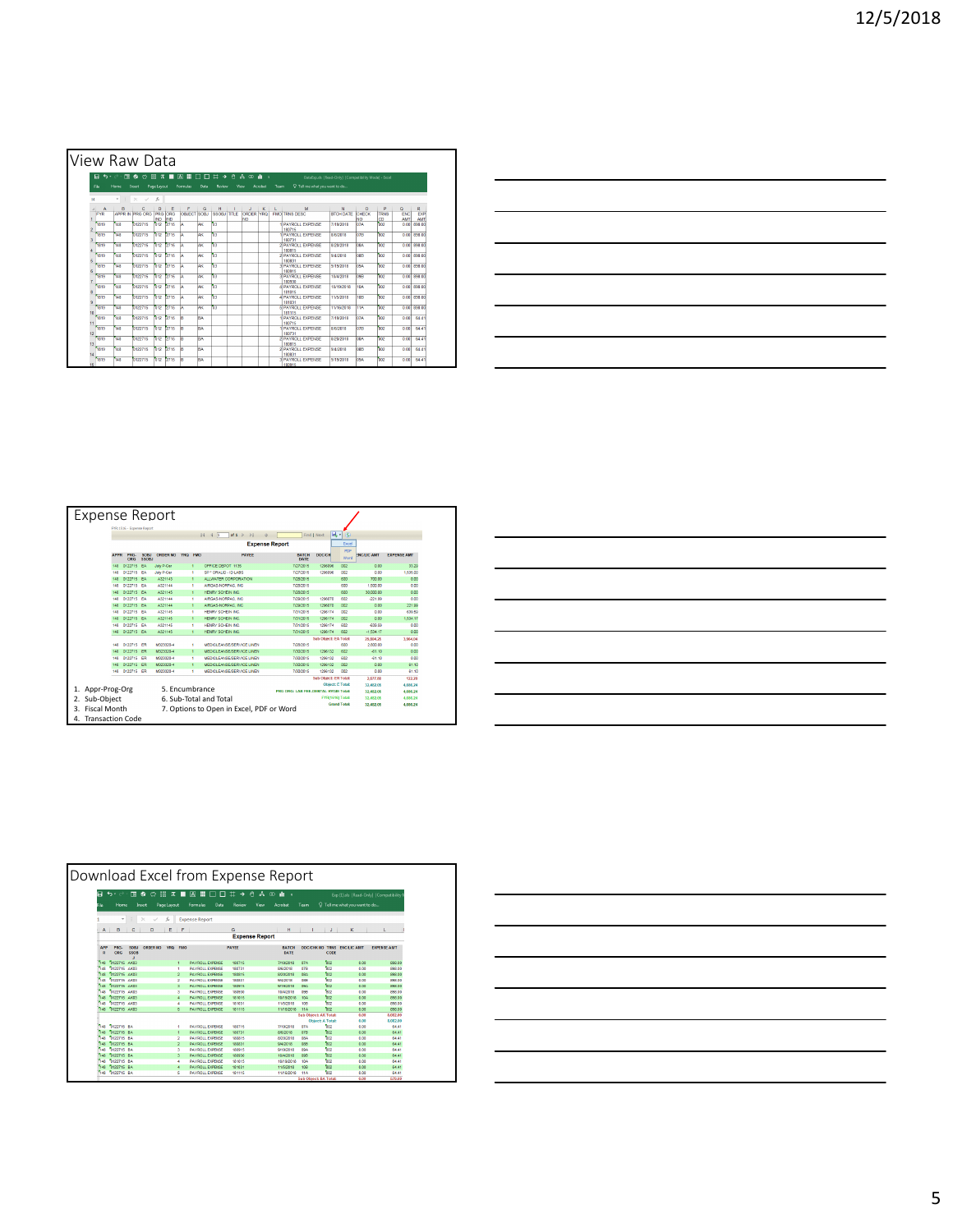

| <u> 1989 - Andrea Andrew Maria (h. 1989).</u> |  |                                     |
|-----------------------------------------------|--|-------------------------------------|
|                                               |  |                                     |
| ______                                        |  | the contract of the contract of the |
|                                               |  |                                     |
|                                               |  |                                     |
|                                               |  |                                     |
|                                               |  |                                     |
|                                               |  |                                     |
|                                               |  |                                     |
|                                               |  |                                     |
|                                               |  |                                     |
|                                               |  |                                     |
|                                               |  |                                     |

| Look for the Details, Continued |             |                          |                          |                          |                                         |                       |                        |                              |            |                    |                    |
|---------------------------------|-------------|--------------------------|--------------------------|--------------------------|-----------------------------------------|-----------------------|------------------------|------------------------------|------------|--------------------|--------------------|
|                                 |             |                          |                          |                          |                                         | <b>Expense Report</b> |                        |                              |            |                    |                    |
|                                 | <b>APPR</b> | SORT<br>PRG.             | ORDER NO.                | <b>YRQ</b><br><b>FMO</b> |                                         | PAYEE                 | <b>RATCH</b>           | <b>DOCICHK NO TRNS</b>       |            | <b>ENCILIC AMT</b> | <b>EXPENSE ANT</b> |
|                                 |             | <b>SSONI</b><br>ORG      |                          |                          |                                         |                       | <b>DATE</b>            |                              | cope       |                    |                    |
|                                 | 101         | 06120PG EA               | P-Card SEP               | A                        | AMZN MKTP US                            |                       | 9/25/2018              | 2813 2814<br>2813 2814       | 503        | 0.00               | 47.64              |
|                                 | 101         | 06120PG EA<br>06120PG EA | P-Card SEP<br>P-Card SEP | а                        | AMZN MICTP LIS<br><b>AMZN MACTP LIS</b> |                       | 9/25/2018<br>9/25/2018 | 2813 2814                    | 503<br>603 | 0.00<br>0.00       | 1.66<br>3.13       |
|                                 | 101<br>101  | 06120PG EA               | P-Card SEP               | $\overline{3}$<br>з      | AMZN MKTP US                            |                       | 9/25/2018              | 2813 2814                    | 503        | 0.00               | 27.18              |
|                                 | 101         | 06120PG FA               | P-Card SEP               |                          | AMZN MCTP LIS                           |                       | 9/25/2018              | 2813.2814                    | 503        | 0.00               | 7.95               |
|                                 | 101         | 06120PG EA               | P-Card SEP               | $\overline{3}$<br>я      | <b>AMZN MKTP US</b>                     |                       | 9/25/2018              | 2813 2814                    | <b>SO3</b> | 0.00               | 29.70              |
|                                 |             |                          |                          |                          |                                         |                       |                        | Sub Object: EA Total:        |            | 0.00               | 117.26             |
|                                 |             |                          |                          |                          |                                         |                       |                        | Object: E Total:             |            | 0.00               | 117.26             |
|                                 | aro         |                          | 06120PG NZBK 84627120PG  | $\overline{4}$           | OPP GRANT BOOKS JUL AUG SEP             |                       | 10/8/2018              | CBOSS194                     | 503        | 0.00               | 9,715.79           |
|                                 | 380         |                          | 06120PG NZEA 64627120PG  | 4                        | OPP GRANT CRED CARD JUL SEP             |                       | 10/02015               | CBOS5194                     | 503        | 000                | 263.30             |
|                                 | 3FO         |                          | 06120PG NZTR AM27120PG   | $\overline{a}$           | OPP GRANT TRANS JUL AUG SEP             |                       | 10/9/2018              | CBOSS194                     | 503        | 0.00               | 3.530.42           |
|                                 | 101         |                          | 06120PG NZTU 84627120PG  | a                        | OPP GRANT TUIT JUL AUG SEP              |                       | 10/8/2018              | CBOSS194                     | <b>SO3</b> | 0.00               | 29.411.00          |
|                                 | 350         |                          | 06120PG NZTU 84627120PG  | $\overline{4}$           | OPP GRANT TUIT JUL AUG SEP              |                       | 10/8/2018              | CBOSS194                     | 503        | 0.00               | 23.128.65          |
|                                 |             |                          |                          |                          |                                         |                       |                        | <b>Sub Object: NZ Total:</b> |            | 0.00               | 66,049.16          |
|                                 |             |                          |                          |                          |                                         |                       |                        | Object: N Total:             |            | 0.00               | 66,049.16          |
|                                 |             |                          |                          |                          |                                         |                       |                        | PRG ORG: OPPORTUNITY GRANT   | Total:     | 0.00               | 66.166.42          |
|                                 | <b>RAFI</b> | 27120PG FA               | 49180731                 | ٠                        | FLSEVIER INC.                           |                       | 7/25/2018              | 14531454                     | 002        | 0.00               | 115.61             |
|                                 | <b>RAR</b>  | 27120PG EA               | P-Card SEP               | 3                        | AMZN MCTP LISPATE 211410                |                       | 9/25/2018              | 2813 2814                    | 002        | 0.00               | 71.93              |
|                                 | 846         | 27120PG EA               | P-Card SEP               | з                        | AMZN MKTP US                            |                       | 9/25/2018              | 2813 2814                    | 002        | 0.00               | 37.36              |
|                                 | <b>RAR</b>  | 2712OPG EA               | P-Card SEP               | A                        | AMZN MKTP LIS/MTSR09401                 |                       | 9/25/2018              | 2813 2814                    | 002        | 0.00               | 48.11              |
|                                 | 848         | 27120PG EA               | P-Card SEP               | з                        | AMZN MKTP US/MT2229L22                  |                       | 9/25/2018              | 2813 2814                    | 002        | 0.00               | 57.43              |
|                                 | 846         | 27120PG EA               | P-Card SEP               | а                        | AMZN MKTP US/MT2Y34401                  |                       | 9/25/2018              | 2813 2814                    | 002        | 0.00               | 17.47              |
|                                 | <b>RAFI</b> | 27120PG EA               | P-Card SEP               | a                        | AMZN MKTP LIS/MTA1R9OS1                 |                       | 9/25/2018              | 2813 2814                    | 002        | nm                 | 31.00              |
|                                 | 846         | 2712OPG EA               | 3E00612OPG               | $\overline{4}$           | OPP GRANT CRED CARD JUL-SEP             |                       | 10/8/2018              | CBOSS194                     | 002        | 0.00               | $-378.91$          |
|                                 | <b>RAFI</b> | 27120PG FA               | P-Card OCT               | a                        | SJSPATTI FJOCJRKSTORP#2330              |                       | 10/25/2018             | 3911.3912                    | m          | nm                 | 54.11              |
|                                 | 846         | 27120PG EA               | P-Card OCT               | $\overline{4}$           | <b>FLATWORLD</b>                        |                       | 10/25/2018             | 3911 3912                    | 002        | 0.00               | 96.90              |
|                                 | 848         | 27120PG EA               | P-Card OCT               | A                        | AMZN MKTP US/MT7VOOMR1                  |                       | 10/25/2018             | 3911 3912                    | 002        | 0.00               | 30.77              |
|                                 | 545         | 27120PG EA               | P-Card_OCT               | ×                        | LIFE UNIFORM 0164                       |                       | 10/25/2015             | 3911.3912                    | 002        | 0.00               | 251.46             |
|                                 |             |                          |                          |                          |                                         |                       |                        | Sub Object: EA Total:        |            | 0.00               | 433.26             |
|                                 |             |                          |                          |                          |                                         |                       |                        |                              |            |                    |                    |





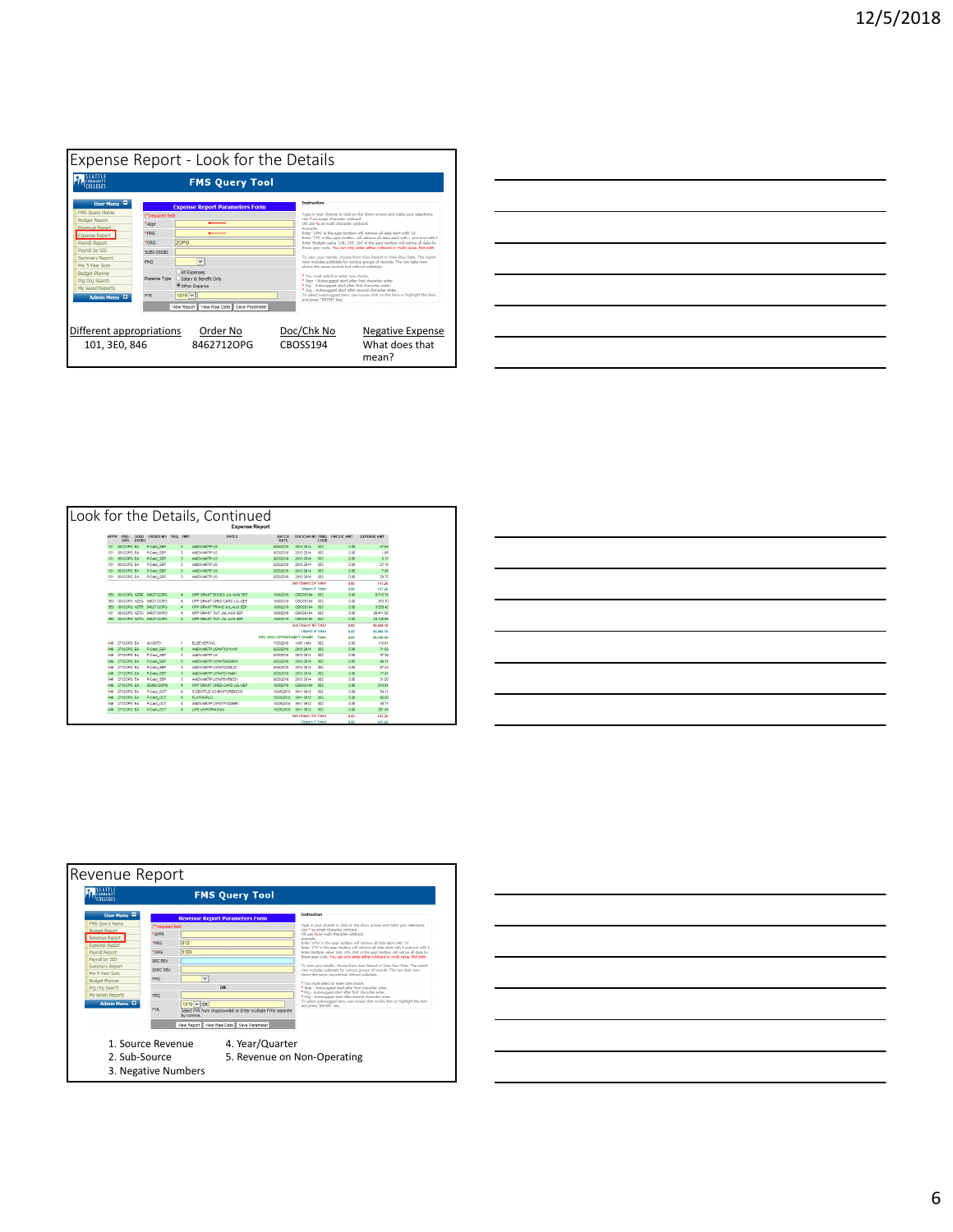| Revenue Report, Continued |             |             |                |                   |                       |                       |                   |               |                                |                       |
|---------------------------|-------------|-------------|----------------|-------------------|-----------------------|-----------------------|-------------------|---------------|--------------------------------|-----------------------|
| <b>Revenue Report</b>     |             |             |                |                   |                       |                       |                   |               |                                |                       |
| App                       | Prg-Org     | Src.<br>Rev | SSRev YRQ      |                   | <b>FM</b><br>$\Omega$ | Document<br><b>No</b> | <b>Batch Date</b> | Trans<br>Code | <b>Transaction Description</b> | <b>Revenue Amount</b> |
|                           | 148 0125103 | 0430 F2     |                | R785 <sub>2</sub> |                       | 0000478237            | <b>8/17/2018</b>  | 193           | JEFFCOAT. R                    | $-94.00$              |
|                           |             |             | F <sub>2</sub> |                   | $\overline{a}$        | 1000279083            | <b>8/17/2018</b>  | Pig3          | MALBROUGH, D                   | $-94.00$              |
|                           |             |             | <b>VM</b>      |                   | $\mathfrak{p}$        | 0000578951            | 8/17/2018         | 193           | KELLY, M                       | $-28800$              |
|                           |             |             | F <sub>2</sub> |                   | $\mathfrak{p}$        | 0000279093            | <b>8/17/2018</b>  | <b>Flas</b>   | HOPKINS, M                     | $-94.00$              |
|                           |             |             | F2             |                   | $\mathfrak{p}$        | 0000279062            | 8/17/2018         | 193           | STOREY. E                      | $-94.00$              |
|                           |             |             | F <sub>2</sub> |                   | $\overline{a}$        | 1000678907            | <b>8/17/2018</b>  | <b>MA3</b>    | COE L                          | $-94.00$              |
|                           |             |             | F2             |                   | $\mathfrak{p}$        | 0000578892            | <b>8/17/2018</b>  | 193           | <b>GUILMETTE B</b>             | $-94.00$              |
|                           |             |             | <b>VM</b>      |                   | $\overline{a}$        | 1000279062            | 8/17/2018         | <b>Pig3</b>   | STOREY. E                      | $-28800$              |
|                           |             |             | <b>VM</b>      |                   | $\mathfrak{p}$        | 0000279093            | 8/17/2018         | 193           | HOPKINS, M                     | $-28800$              |
|                           |             |             | VM             |                   | $\mathfrak{p}$        | 0000279083            | <b>8/17/2018</b>  | 193           | MALBROUGH, D                   | $-28800$              |
|                           |             |             | <b>VM</b>      |                   | $\mathfrak{p}$        | 0000578907            | 8/17/2018         | 193           | COE L                          | $-28800$              |
|                           |             |             | F <sub>2</sub> |                   | $\mathfrak{p}$        | 0000578951            | 8/17/2018         | 193           | KELLY, M                       | $-94.00$              |
|                           |             |             | <b>VM</b>      |                   | $\mathfrak{p}$        | 0000478237            | <b>8/17/2018</b>  | 193           | JEFFCOAT. R                    | $-288.00$             |
|                           |             |             | <b>VM</b>      |                   | $\overline{a}$        | 1000678892            | <b>8/17/2018</b>  | <b>Pig3</b>   | <b>GUILMETTE B</b>             | $-28800$              |
|                           |             |             | F <sub>2</sub> |                   | $\mathbf{1}$          | 0000379137            | 7/2/2018          | TO3           | SPARKS, K                      | $-94.00$              |
|                           |             |             | VM             |                   | ٠                     | 0000379137            | 7/2/2018          | hos.          | SPARKS, K                      | $-28800$              |
|                           |             |             |                |                   |                       |                       |                   |               | YRQ: B785 Total:               | $-3.056.00$           |

| <u> 1989 - Andrea Santa Andrea Andrea Andrea Andrea Andrea Andrea Andrea Andrea Andrea Andrea Andrea Andrea Andr</u> |  |  |  |
|----------------------------------------------------------------------------------------------------------------------|--|--|--|
|                                                                                                                      |  |  |  |
|                                                                                                                      |  |  |  |
|                                                                                                                      |  |  |  |
|                                                                                                                      |  |  |  |



| $\sim$ $\sim$                                                                                                                                            |                                   |
|----------------------------------------------------------------------------------------------------------------------------------------------------------|-----------------------------------|
|                                                                                                                                                          | the control of the control of the |
|                                                                                                                                                          |                                   |
|                                                                                                                                                          |                                   |
|                                                                                                                                                          |                                   |
|                                                                                                                                                          |                                   |
| and the contract of the contract of the contract of the contract of the contract of the contract of the contract of<br>and the control of the control of |                                   |
|                                                                                                                                                          |                                   |

| <b>Payroll Report</b>                                                                                                                                                                          |              |                      |                       |                              |                       |                      |                          |                            |                                         |                |                            |                                 |
|------------------------------------------------------------------------------------------------------------------------------------------------------------------------------------------------|--------------|----------------------|-----------------------|------------------------------|-----------------------|----------------------|--------------------------|----------------------------|-----------------------------------------|----------------|----------------------------|---------------------------------|
| Appr                                                                                                                                                                                           | PRG-<br>ORG  | SOBi<br><b>SSOBJ</b> | <b>EMP NAME</b>       | <b>ACCT</b><br>MO            | <b>CHK Date</b>       | <b>GROSS AMT</b>     | <b>RA</b><br><b>OASI</b> | <b>RR</b><br><b>RETIRE</b> | RC <sub>3</sub><br><b>MEDAID INDUST</b> | RC.            | <b>RD</b><br><b>HFAITH</b> | <b>TOTAL</b><br><b>RENEFITS</b> |
| 145                                                                                                                                                                                            | 1612L99 AB01 |                      | <b>GELLER MONICA</b>  | <b>FIROR</b>                 | 9/25/2018             | 871.34               | <b>58.74</b>             | 70.17                      | 2.35                                    | 3.82           | 277.24                     | 412.32                          |
|                                                                                                                                                                                                |              | <b>AB01</b>          | <b>GREEN RACHEL</b>   | Rang                         | 10/10/2018            | 871.34               | <b>68.74</b>             | 70.17                      | 2.35                                    | 3.82           | 0.00                       | 135.08                          |
|                                                                                                                                                                                                |              |                      |                       |                              | Sub Object: AB Total: | 1.742.68             | 117,48                   | 140.34                     | 4.70                                    | 7.64           | 277.24                     | 547.40                          |
| 145                                                                                                                                                                                            |              | <b>AK01</b>          | <b>BUFFAY, PHOEBE</b> | <b>HAO9</b>                  | 9/25/2018             | 990.25               | 73.68                    | 127.04                     | 3.91                                    | 6.34           | 458.00                     | <b>668.97</b>                   |
|                                                                                                                                                                                                |              | AK01                 | BING, CHANDLER        | Rang                         | 10/10/2018            | 990.25               | 73.69                    | 127.04                     | 3.91                                    | 6.34           | 0.00                       | 210.98                          |
|                                                                                                                                                                                                |              | AK02                 | TRIBBIAN, JOSEPH      | <b>BAGG</b>                  | 9/25/2018             | 796.25               | <b>58.84</b>             | 101.96                     | 3.90                                    | 6.33           | 457.08                     | 628.11                          |
|                                                                                                                                                                                                |              | <b>AK02</b>          | <b>GELLER ROSS</b>    | 1809                         | 10/10/2018            | 796.25               | <b>58.84</b>             | 101.96                     | 3.90                                    | 6.33           | 0.00                       | 171.03                          |
|                                                                                                                                                                                                |              |                      |                       | PRG-ORG: CENTRAL PERK Total: | Sub Object: AK Total: | 3,573,00             | 265.05<br>382.53         | 458.00<br><b>598.34</b>    | 15.62<br>20.32                          | 25.34<br>32.98 | 915.08                     | 1,679.09                        |
|                                                                                                                                                                                                |              |                      |                       |                              | FYR(1819) Total:      | 5.315.68<br>5.315.68 | 382.53                   | 598.34                     | 20.32                                   | 32.98          | 1.192.32<br>1.192.32       | 2.226.49<br>2.226.49            |
|                                                                                                                                                                                                |              |                      |                       |                              | <b>Grand Total</b>    |                      |                          |                            |                                         |                |                            |                                 |
| 598.34<br>20.32<br>2.226.49<br>5.315.68<br>382.53<br>32.98<br>1.192.32<br>1. Names<br>2. Check Date - this is September's payroll<br>3. Gross Amount and Total Benefits<br>4. Health Insurance |              |                      |                       |                              |                       |                      |                          |                            |                                         |                |                            |                                 |

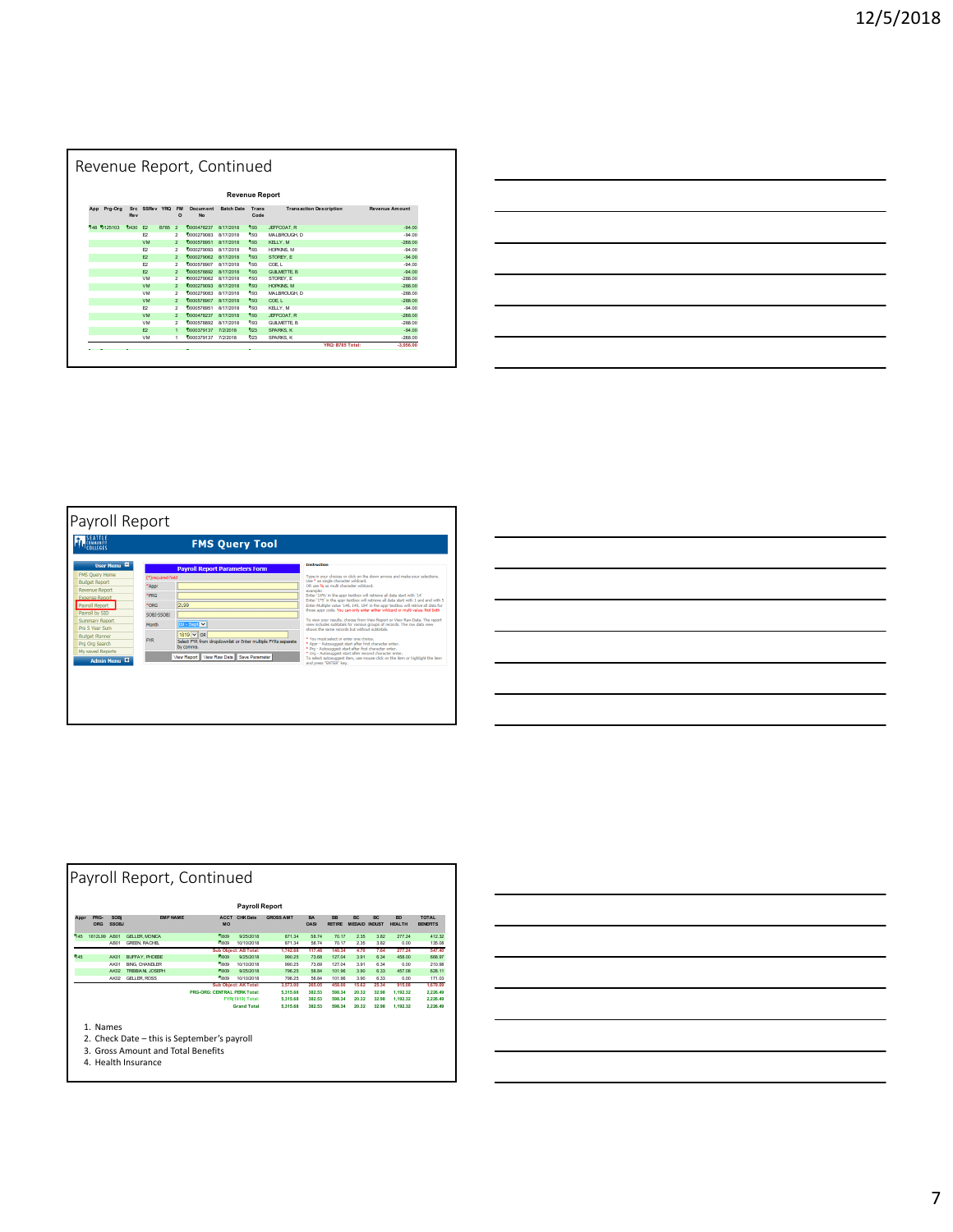|          |                          |               |           |         |                       |                                           | <b>Expense Report</b> |                        |                              |                                     |                             |                    |
|----------|--------------------------|---------------|-----------|---------|-----------------------|-------------------------------------------|-----------------------|------------------------|------------------------------|-------------------------------------|-----------------------------|--------------------|
| APP<br>R | PRG-<br>ORG              | SOBJ<br>SSOBJ | ORDER NO  | YRQ FMO |                       |                                           | PAYEE                 | <b>BATCH</b><br>DATE   |                              | CODE                                | DOC/CHK NO TRNS ENCILIC AMT | <b>EXPENSE AMT</b> |
| 145      | 1612L99 AB01             |               |           |         | $\overline{3}$        | <b>PAYROLL EXPRASE</b>                    | 180915                | 9/19/2018              | <b>COA</b>                   | <b>boz</b>                          | 0.00                        | 871.34             |
| 145      | 1612L99 AB01             |               |           |         | 3                     | PAYROLL EXPENSE                           | 180930                | 10/4/2018              | COR                          | <b>Reco</b>                         | 0.00                        | 871.34             |
|          |                          |               |           |         |                       |                                           |                       |                        | Sub Object: AB Total:        |                                     | 0.00                        | 1,742.68           |
| 545      | 1612L99 AK01             |               |           |         | 3                     | PAYROLL EXPENSE                           | 180915                | 9/19/2018              | 09A                          | Top2                                | 0.00                        | 990.25             |
| 145      | 1612199 AK01             |               |           |         | $\mathbf{\mathbf{a}}$ | <b>PAYROLL EXPRASE</b>                    | 180930                | 1006/2018              | COR                          | Pano                                | 0.00                        | 990.25             |
| 945      | 1612199 AK02             |               |           |         | $\overline{3}$        | PAYROLL EXPENSE                           | 180915                | 9/19/2018              | <b>COA</b>                   | <b>Prop</b>                         | 0.00                        | 796.25             |
| 145      | 1612L99 AK02             |               |           |         | 3                     | PAYROLL EXPENSE                           | 180930                | 10/4/2018              | COR                          | <b>Boo</b>                          | 0.00                        | 796.25             |
|          |                          |               |           |         |                       |                                           |                       |                        | Sub Object: AK Total:        |                                     | 0.00                        | 3.573.00           |
|          |                          |               |           |         |                       |                                           |                       |                        |                              | Object: A Total:                    | 0.00                        | 5,315.68           |
| 145      | 1612L99 BA               |               |           |         | $\overline{3}$        | PAYROLL EXPENSE                           | 180915                | 9/19/2018              | 09A                          | 602                                 | 0.00                        | 191.26             |
| 945      | 1612199 RA               |               |           |         | $\mathbf{\mathbf{a}}$ | PAYROLL EXPENSE                           | 180930                | 10/4/2018              | COR                          | <b>B</b> no                         | 0.00                        | 191.27             |
|          |                          |               |           |         |                       |                                           |                       |                        | <b>Sub Object: BA Total:</b> |                                     | 0.00                        | 382.53             |
| 145      | 1612L99 BB               |               |           |         | $\overline{3}$        | <b>PAYROLL EXPRASE</b>                    | 180915                | 9/19/2018              | <b>ORA</b>                   | <b>Ting</b><br><b>Bro</b>           | 0.00                        | 299.17             |
| 945      | 1612L99 BB               |               |           |         | 3                     | PAYROLL EXPENSE                           | 180930                | 10/4/2018              | 09B                          |                                     | 0.00                        | 299.17             |
| 145      |                          |               |           |         |                       |                                           |                       |                        | <b>ORA</b>                   | Sub Object: BB Total:<br><b>boz</b> | 0.00                        | 598.34             |
| 145      | 1612L99 BC<br>1612L99 BC |               |           |         | 3<br>3                | PAYROLL EXPENSE<br><b>PAYROLL EXPENSE</b> | 180915<br>180930      | 9/19/2018<br>10/4/2018 | COR                          | <b>Base</b>                         | 0.00<br>0.00                | 26.65<br>26.65     |
|          |                          |               |           |         |                       |                                           |                       |                        |                              | Sub Object: BC Total:               | 0.00                        | 63.30              |
| 945      | 1612L99 BD               |               |           |         | 3                     | <b>PAYROLL EXPRASE</b>                    | 180915                | 9/19/2018              | <b>ORA</b>                   | <b>Prop</b>                         | 0.00                        | 1.192.32           |
|          |                          |               |           |         |                       |                                           |                       |                        |                              | Sub Object: BD Total:               | 0.00                        | 1.192.32           |
| 145      | 1612L99 BF               |               | FY2018-19 |         | $\mathcal{R}$         | UNEMPLOYMENT RESERVES                     |                       | 9/30/2018              | SEPT 2018                    | <b>Fino</b>                         | 0.00                        | 53.15              |
|          |                          |               |           |         |                       |                                           |                       |                        |                              | Sub Object: BF Total:               | 0.00                        | 53.15              |
|          |                          |               |           |         |                       |                                           |                       |                        |                              | Object: B Total:                    | 0.00                        | 2.279.64           |
|          | Organized by object      |               |           |         |                       | 4. Unemployment Reserves - 1% of A        |                       |                        | PRG ORG: CENTRAL PERK Total: |                                     | 0.00                        | 7.595.32           |
|          |                          |               |           |         |                       |                                           |                       |                        |                              | FYR(1819) Total:                    | 0.00                        | 7.595.32           |
| No names |                          |               |           |         |                       | 5. October Payroll - November dates       |                       |                        |                              | <b>Grand Total:</b>                 | 0.00                        | 7.595.32           |

| <u> Andreas Andreas Andreas Andreas Andreas Andreas Andreas Andreas Andreas Andreas Andreas Andreas Andreas Andreas Andreas Andreas Andreas Andreas Andreas Andreas Andreas Andreas Andreas Andreas Andreas Andreas Andreas Andr</u> |  |        |
|--------------------------------------------------------------------------------------------------------------------------------------------------------------------------------------------------------------------------------------|--|--------|
| <u>.</u><br>1980 - Paul Barbara, politikar eta biztanleria eta biztanleria eta biztanleria eta biztanleria eta biztanleria                                                                                                           |  |        |
|                                                                                                                                                                                                                                      |  |        |
| <u> 1989 - Johann John Stone, markin sanadi amerikan bahasa dalam pengaran sebagai pengaran sebagai pengaran seba</u>                                                                                                                |  | ______ |
|                                                                                                                                                                                                                                      |  |        |
|                                                                                                                                                                                                                                      |  |        |
| and the control of the control of the control of the control of the control of the control of the control of th                                                                                                                      |  |        |



| <u> 1989 - Andrea Andrew Maria (h. 1989).</u>                                                                         |  |  |
|-----------------------------------------------------------------------------------------------------------------------|--|--|
|                                                                                                                       |  |  |
|                                                                                                                       |  |  |
| and the control of the control of the control of the control of the control of the control of the control of the      |  |  |
| <u> 1989 - Johann Stoff, deutscher Stoff, der Stoff, der Stoff, der Stoff, der Stoff, der Stoff, der Stoff, der S</u> |  |  |
|                                                                                                                       |  |  |
|                                                                                                                       |  |  |
|                                                                                                                       |  |  |
|                                                                                                                       |  |  |

| Previous 5 Year Summary |                                  |               |               |              |               |               |              |  |  |  |  |  |
|-------------------------|----------------------------------|---------------|---------------|--------------|---------------|---------------|--------------|--|--|--|--|--|
|                         | Previous 5 years Expense Summary |               |               |              |               |               |              |  |  |  |  |  |
|                         |                                  | FYR 1314      | FYR 1415      | FYR 1516     | FYR 1617      | FYR 1718      | FYR 1819     |  |  |  |  |  |
| 1612L99                 | AB                               |               |               |              |               | 20.501.76     | 7.842.06     |  |  |  |  |  |
|                         | <b>AC</b>                        | 12.954.57     | 21.060.23     | 19.859.22    |               |               |              |  |  |  |  |  |
|                         | <b>AD</b>                        |               |               | 3.950.29     | 1.947.20      |               |              |  |  |  |  |  |
|                         | AK                               |               |               | 11.300.70    | 31.537.32     | 39.940.30     | 15.789.33    |  |  |  |  |  |
|                         | AP                               |               | 506.00        |              |               |               |              |  |  |  |  |  |
|                         | <b>BA</b>                        | 917.64        | 1,463.65      | 2.500.68     | 2,435.18      | 4.288.13      | 1.706.84     |  |  |  |  |  |
|                         | <b>BB</b>                        | 712.54        | 1.158.36      | 2.355.14     | 3.525.46      | 6.711.06      | 2.645.59     |  |  |  |  |  |
|                         | <b>BC</b>                        | 127.33        | 230.90        | 375.80       | 387.18        | 593.72        | 239.79       |  |  |  |  |  |
|                         | <b>BD</b>                        | 2.353.00      | 3.993.00      | 7,401.98     | 10.212.89     | 14.242.67     | 5.959.76     |  |  |  |  |  |
|                         | <b>RF</b>                        | 129.55        | 202.51        | 336.76       | 334.85        | 604.42        | 209.96       |  |  |  |  |  |
|                         | EA                               |               | 2.363.64      | 1.712.84     | 500.26        | 985.19        | 222.20       |  |  |  |  |  |
|                         | $\mathbf{B}$                     | 62.96         | 31.48         |              |               |               |              |  |  |  |  |  |
|                         | EF                               |               | 198.98        |              |               | 20.15         | 51.35        |  |  |  |  |  |
|                         | <b>EG</b>                        | 25.00         | 30.00         |              |               |               |              |  |  |  |  |  |
|                         | EZ                               | 2.00          | 130.03        | 2.00         | 2.00          | 4.00          |              |  |  |  |  |  |
|                         | <b>GA</b>                        |               |               |              | 636.72        |               |              |  |  |  |  |  |
|                         | GC                               | 15.82         | 139.35        |              | 84.78         |               |              |  |  |  |  |  |
|                         | cin                              | 15.50         |               | 28.50        | 142.82        |               |              |  |  |  |  |  |
|                         | NZ                               | 105.011.99    | 102.018.90    | 77.817.08    | 83.346.96     | 161,463.46    | 45.570.07    |  |  |  |  |  |
|                         | <b>SA</b>                        | $-8.854.06$   | $-22.113.25$  | $-35.986.75$ | $-5.535.17$   |               |              |  |  |  |  |  |
|                         | <b>SB</b>                        | $-3.755.64$   | $-7.036.90$   | $-12.970.36$ | $-2.708.90$   |               |              |  |  |  |  |  |
|                         | <b>SF</b>                        | $-64.96$      | $-2.685.12$   | $-2.550.73$  | $-446.89$     |               |              |  |  |  |  |  |
|                         | SG                               |               | $-139.35$     | $-28.50$     |               |               |              |  |  |  |  |  |
|                         | SN                               | $-104.954.85$ | $-107.141.57$ | $-72.694.41$ | $-5.842.64$   |               |              |  |  |  |  |  |
|                         | <b>SX</b>                        |               |               |              | $-122.234.25$ | $-252.376.96$ | $-69.002.40$ |  |  |  |  |  |
|                         | TE                               | 647.73        | 1.078.31      | 1,683.82     | 1.674.23      | 3.022.10      | 1.049.80     |  |  |  |  |  |
|                         | PRG-ORG SubTotal:                | 5.346.12      | $-4.510.85$   | 5.094.06     | 0.00          | 0.00          | 12.284.35    |  |  |  |  |  |
|                         | <b>Grand Total:</b>              | 5.346.12      | $-4.510.85$   | 5.094.06     | 0.00          | 0.00          | 12.284.35    |  |  |  |  |  |